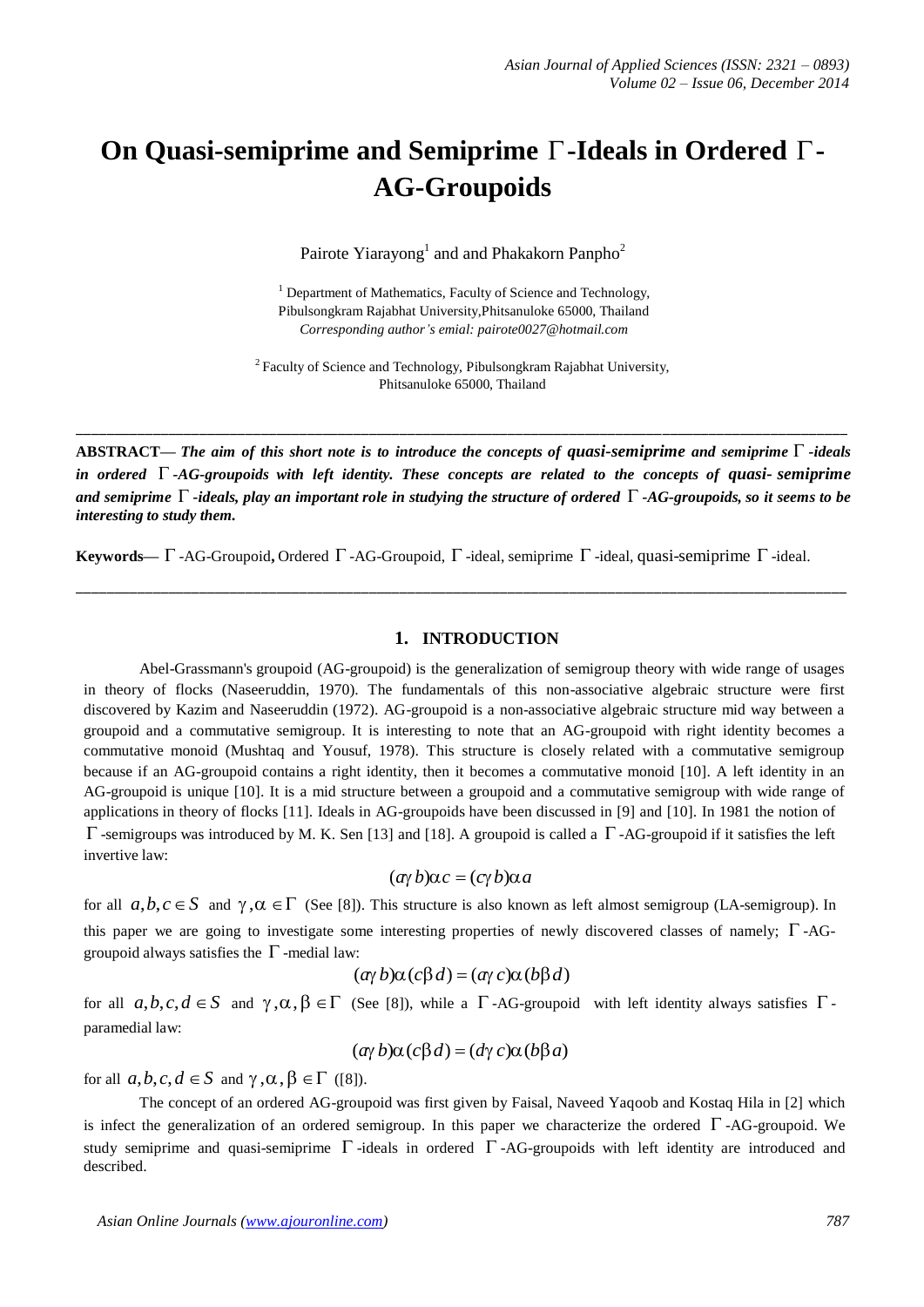### **2. BASIC RESULTS**

In this section we refer to [2] for some elementary aspects and quote few definitions and examples which are essential to step up this study. For more details we refer to the papers in the references.

**Definition 2.1.** [2] Let *S* be a nonempty set, " $\cdot$ " a binary operation on *S* and "  $\leq$ " a relation on *S*.  $(S, \cdot, \leq)$  is called an ordered  $\Gamma$ -AG-groupoid if  $(S, \cdot)$  is a  $\Gamma$ -AG-groupoid,  $(S, \cdot)$  is a partially ordered set and for all  $a, b, c \in S, a \leq b$  implies that  $a \gamma c \leq b \gamma c$  and  $c \gamma a \leq c \gamma b$ , where  $\gamma \in \Gamma$ .

**Definition 2.2.** A nonempty subset A of an ordered  $\Gamma$ -AG-groupoid S is called a  $\Gamma$ -AG-subgroupoid of S if  $A\Gamma A \subseteq A$ .

Let  $(S, \cdot, \leq)$  be an ordered  $\Gamma$ -AG-groupoid. For  $A \subseteq S$ , let  $(H] = \{x \in S : x \leq a$  for some  $a \in A\}$ . Following lemma is similar to the case of ordered  $\Gamma$  -AG-groupoids.

**Lemma 2.3.** Let  $(S, \cdot, \leq)$  be an ordered  $\Gamma$ -AG-groupoid with left identity and A, B subsets of S. The following statements hold:

1. If  $A \subseteq B$ , then  $(A] \subseteq (B]$ . 2.  $(A[\Gamma(B)] \subset (A\Gamma B].$ 3.  $((A[\Gamma(B]] \subset (A\Gamma B)).$ 4.  $A \subseteq (A]$ . 5.  $((a)] = (A)$ .

**Proof** The proof is obvious.

**Definition 2.4.** A nonempty subset A of an ordered  $\Gamma$ -AG-groupoid S is called a left  $\Gamma$ -ideal of S if  $(A) \subset A$  and  $S\Gamma A \subseteq A$  and called a right  $\Gamma$ -ideal of *S* if  $(A) \subseteq A$  and  $A\Gamma S \subseteq A$ . A nonempty subset  $A$  of  $S$  is called a  $\Gamma$ ideal of *S* if *A* is both left and right  $\Gamma$ -ideal of *S*.

**Lemma 2.5.** Let  $(S, \cdot, \leq)$  be an ordered  $\Gamma$ -AG-groupoid with left identity. Then every right  $\Gamma$ -ideal of *S* is a left  $\Gamma$ ideal of *S*.

**Proof** The proof is obvious.

**Lemma 2.6.** Let  $(S, \cdot, \leq)$  be an ordered  $\Gamma$ -AG-groupoid with left identity and  $A \subseteq S$ . Then  $S\Gamma(S\Gamma A) = S\Gamma A$  and  $ST(STA] \subseteq (STA)$ .

**Proof** The proof is obvious.

**Lemma 2.7.** If  $(S, \cdot, \leq)$  is an ordered  $\Gamma$ -AG-groupoid with left identity and let  $a \in S$ , then  $(S\Gamma a]$  a left  $\Gamma$ -ideal of *S*.

**Proof** Assume that  $(S, \cdot, \leq)$  is an ordered  $\Gamma$ -AG-groupoid with left identity. By Lemma 2.3, we have  $(S\Gamma a] = ((S\Gamma a)]$ . Then

$$
ST(STa] = (S\Gamma(STa) \n\subseteq (ST(STa)] \n= (ST(STa) \n= ((a\Gamma S)\Gamma S)
$$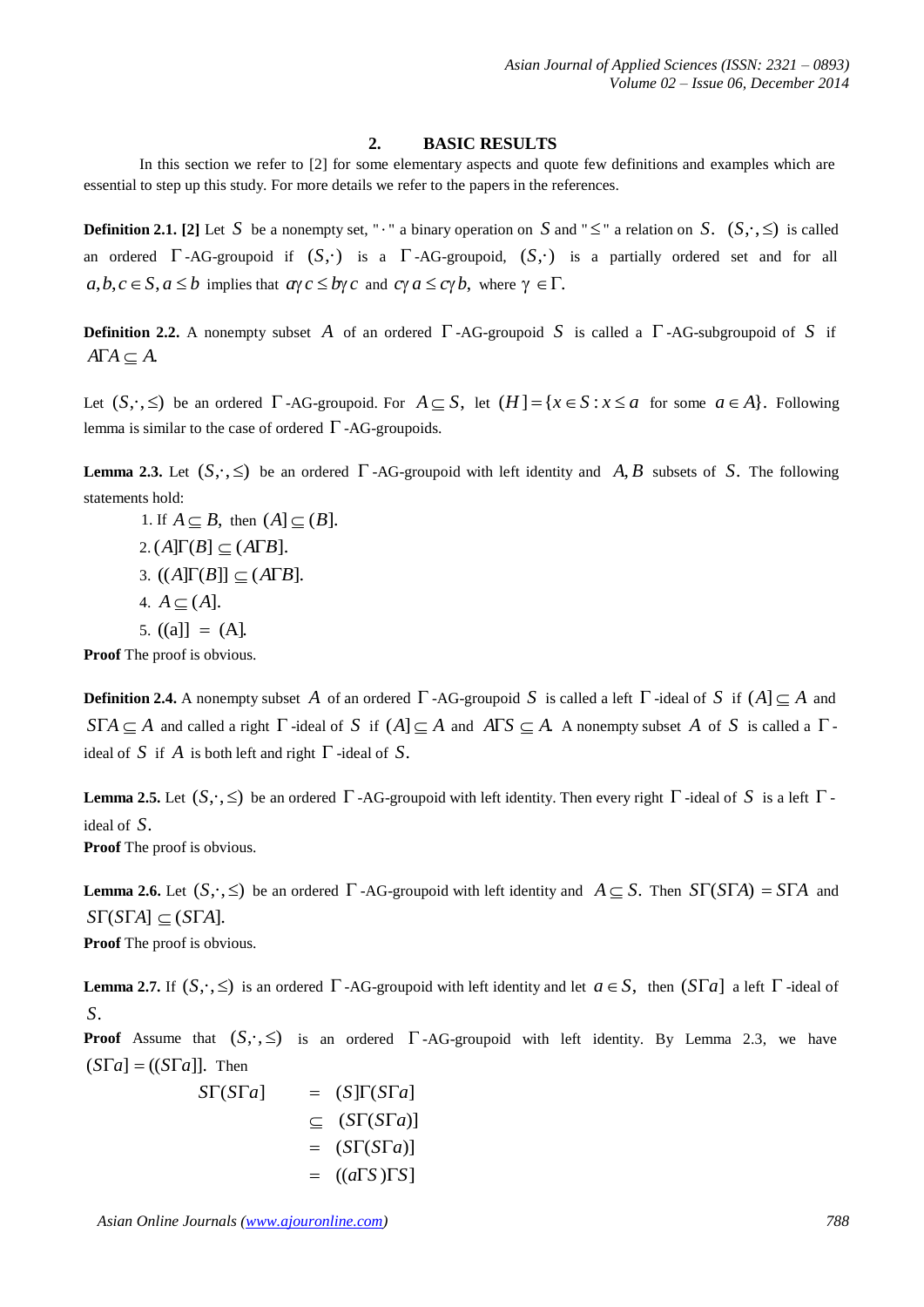$$
= ((S\Gamma S)\Gamma a]
$$
  

$$
= (S\Gamma a).
$$

Therefore  $(S\Gamma a]$  is a left  $\Gamma$ -ideal of *S*.

**Corollary 2.8.** Let  $(S, \cdot, \leq)$  be an ordered  $\Gamma$ -AG-groupoid with left identity and  $a \in S$ . Then  $\langle a \rangle = (S \Gamma a)$ . **Proof** The proof is obvious.

**Lemma 2.9.** If  $(S, \cdot, \leq)$  is an ordered  $\Gamma$ -AG-groupoid with left identity and let  $a \in S$ , then  $(a \Gamma S]$  is a left  $\Gamma$ -ideal of *S*.

**Proof** Assume that  $(S, \cdot, \leq)$  is an ordered  $\Gamma$ -AG-groupoid with left identity. By Lemma 2.3, we have  $(a\Gamma S$  ] =  $((a\Gamma S)$ ]. Then

 $S\Gamma(a\Gamma S)$  =  $(S\Gamma(a\Gamma S))$  $\subseteq$  (*SC*(*aCS*)]  $=$   $(a\Gamma(S\Gamma S))$  $=$   $(a \Gamma S)$ .

Therefore  $(a \Gamma S)$  is a left  $\Gamma$ -ideal of S.

**Proposition 2.10.** If  $(S, \cdot, \leq)$  is an ordered  $\Gamma$ -AG-groupoid with left identity and let  $a \in S$ , then  $(a^2 \Gamma S)$  is a  $\Gamma$ ideal of *S*.

**Proof** Assume that  $(S, \cdot, \leq)$  is an ordered  $\Gamma$  -AG-groupoid with left identity. By Lemma 2.9, we have  $(a^2 \Gamma S]$  is a left -ideal of *S*. Then

$$
(a2 \Gamma S) \Gamma S = (a2 \Gamma S) \Gamma(S)
$$
  
\n
$$
\subseteq ((a2 \Gamma S) \Gamma S)
$$
  
\n
$$
= ((S \Gamma S) \Gamma a2]
$$
  
\n
$$
= (a2 \Gamma S).
$$

Therefore  $(a^2 \Gamma S)$  is a  $\Gamma$ -ideal of *S*.

**Lemma** 2.11. If  $(S, \cdot, \leq)$  is an ordered  $\Gamma$ -AG-groupoid with left identity and let  $a \in S$ , then  $(a \cup S\Gamma a]$  is a left  $\Gamma$ ideal of *S*.

**Proof** Assume that  $(S, \cdot, \leq)$  is an ordered  $\Gamma$ -AG-groupoid with left identity. By Lemma 2.3, we have  $(a \cup S\Gamma a] = ((a \cup S\Gamma a])$ . Then

$$
ST(a \cup STa) = (S[\Gamma(a \cup STa])
$$
  
\n
$$
\subseteq (STa \cup ST(STa)]
$$
  
\n
$$
= (STa \cup (aTS)TS]
$$
  
\n
$$
= (STa \cup (STS)Ta]
$$
  
\n
$$
= (STa \cup STa]
$$
  
\n
$$
= (STa]
$$
  
\n
$$
\subseteq (a \cup STa].
$$

Therefore  $(a \cup S\Gamma a]$  is a left  $\Gamma$ -ideal of S.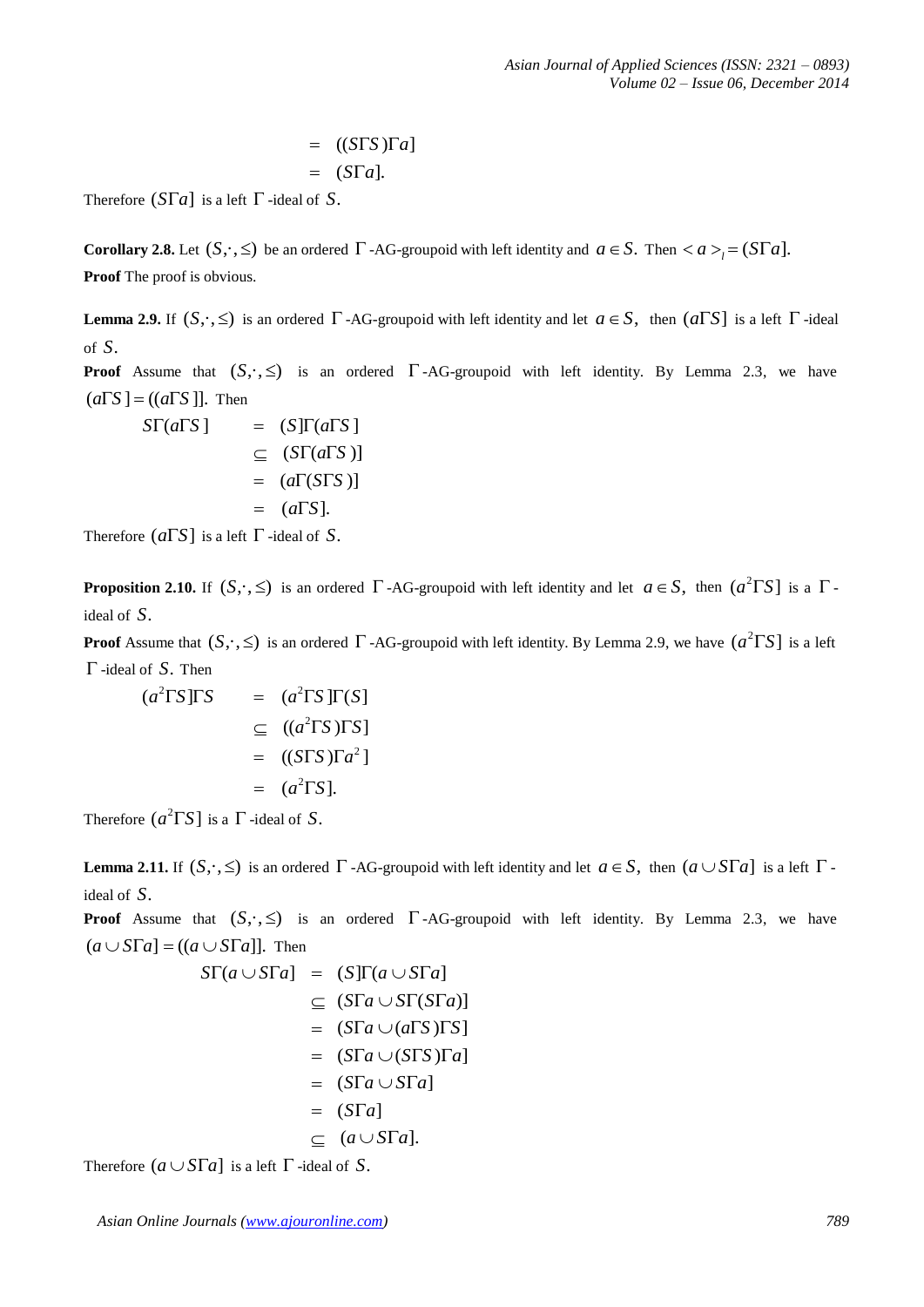**Proposition 2.12.** If  $(S, \cdot, \leq)$  is an ordered  $\Gamma$  -AG-groupoid with left identity and let  $a \in S$ , then  $(S\Gamma a \cup a\Gamma S)$  is a -ideal of *S*.

**Proof** Assume that  $(S, \cdot, \leq)$  is an ordered  $\Gamma$ -AG-groupoid with left identity. By Lemma 2.3, we have  $(a \Gamma S \cup a \Gamma S = ((a \Gamma S \cup a \Gamma S))$ . Then

$$
(a\Gamma S \cup S\Gamma a)\Gamma S = ((a\Gamma S \cup S\Gamma a)\Gamma S]
$$
  
= ((a\Gamma S)\Gamma S \cup (S\Gamma a)\Gamma S]  
= ((S\Gamma S)\Gamma a \cup S\Gamma(a\Gamma S)]  
= (S\Gamma a \cup a\Gamma(S\Gamma S)]  
= (S\Gamma a \cup a\Gamma S].

Therefore  $(S\Gamma a \cup a\Gamma S)$  is a right  $\Gamma$ -ideal of *S*. By Lemma 2.5, we have  $(S\Gamma a \cup a\Gamma S)$  is a  $\Gamma$ -ideal of *S*.

**Lemma 2.13.** If  $(S, \cdot, \leq)$  is an ordered  $\Gamma$  -AG-groupoid with left identity and let  $a \in S$ , then  $(a \cup S\Gamma a \cup a\Gamma S)$  is a -ideal of *S*.

**Proof** Assume that  $(S, \cdot, \leq)$  is an ordered  $\Gamma$ -AG-groupoid with left identity. By Lemma 2.3, we have  $(a \cup S\Gamma a \cup a\Gamma S] = ((a \cup S\Gamma a \cup a\Gamma S))$ . Then

$$
(a \cup S\Gamma a \cup a\Gamma S)\Gamma S = (a \cup S\Gamma a \cup a\Gamma S)\Gamma(S)
$$
  
\n
$$
\subseteq (a\Gamma S \cup (S\Gamma a)\Gamma S \cup (a\Gamma S)\Gamma S)
$$
  
\n
$$
= (a\Gamma S \cup S\Gamma(a\Gamma S) \cup (S\Gamma S)\Gamma a]
$$
  
\n
$$
= (a\Gamma S \cup a\Gamma(S\Gamma S) \cup S\Gamma a]
$$
  
\n
$$
= (S\Gamma a \cup a\Gamma S)
$$
  
\n
$$
\subseteq (a \cup S\Gamma a \cup a\Gamma S).
$$

Therefore  $(a \cup S\Gamma a \cup a\Gamma S]$  is a right  $\Gamma$ -ideal of S. By Lemma 2.5, we have  $(a \cup S\Gamma a \cup a\Gamma S]$  is a  $\Gamma$ -ideal of *S*.

**Proposition 2.14.** If  $(S, \cdot, \leq)$  is an ordered  $\Gamma$  -AG-groupoid with left identity and let  $a \in S$ , then  $(a^2 \cup a^2 \Gamma S]$  is an -ideal of *S*.

**Proof** Assume that  $(S, \cdot, \leq)$  is an ordered  $\Gamma$ -AG-groupoid with left identity. By Lemma 2.3, we have  $(a^2 \cup a \Gamma S) = ((a^2 \cup a^2 \Gamma S))$ . Then

$$
(a2 \cup S\Gamma a2 ]\Gamma S = ((a2 \cup a2\Gamma S)\Gamma S]
$$
  
= (a<sup>2</sup>\Gamma S \cup (a<sup>2</sup>\Gamma S)\Gamma S]  
= (a<sup>2</sup>\Gamma S \cup a<sup>2</sup>\Gamma(S\Gamma S)]  
= (a<sup>2</sup>\Gamma S \cup a<sup>2</sup>\Gamma S]  
 $\subseteq$  (a<sup>2</sup> \cup a<sup>2</sup>\Gamma S \cup a<sup>2</sup> \cup a<sup>2</sup>\Gamma S]  
= (a<sup>2</sup> \cup a<sup>2</sup>\Gamma S].

Therefore  $(a^2 \cup a^2 \Gamma S]$  is a right  $\Gamma$  -ideal of *S*. By Lemma 2.5, we have  $(a^2 \cup a^2 \Gamma S]$  is a  $\Gamma$  -ideal of *S*.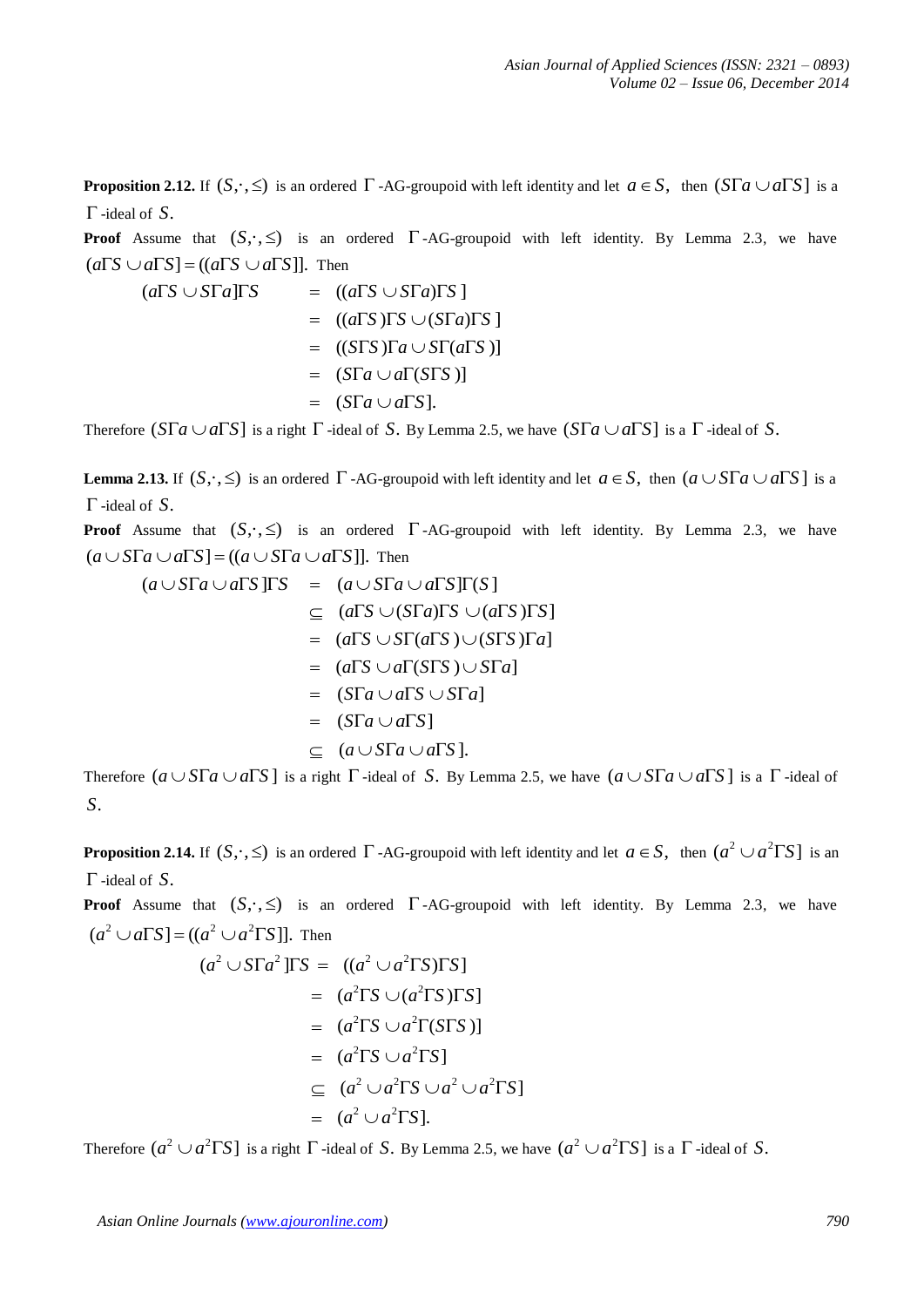# **3. MAIN RESULTS**

We start with the following theorem that gives a relation between left semiprime and quasi semiprime  $\Gamma$ -ideal in ordered  $\Gamma$  -AG-groupoid. Our starting points is the following definition:

**Definition 3.1.** Let  $(S, \cdot, \leq)$  be an ordered  $\Gamma$ -AG-groupoid. A  $\Gamma$ -ideal *P* of *R* is called semiprime if every  $\Gamma$ -ideal *A* of *S* such that  $A\Gamma A \subseteq P$ , we have  $A \subseteq P$ . A left  $\Gamma$ -ideal *P* of *S* is called quasi-semiprime if every left  $\Gamma$ ideal *A* of *S* such that  $A\Gamma A \subseteq P$ , we have  $A \subseteq P$ .

**Lemma 3.2.** Let  $(S, \cdot, \leq)$  be an ordered  $\Gamma$ -AG-groupoid with left identity. Then a  $\Gamma$ -ideal P of S is quasisemiprime if and only if  $a\gamma a \in P$  implies that  $a \in P$ , where  $a \in S$  and  $\gamma \in \Gamma$ .

**Proof**  $\Rightarrow$  Assume that  $(S, \cdot, \leq)$  is an ordered  $\Gamma$ -AG-groupoid with left identity. Then by hypothesis,  $a \lor a \in P$  for any  $a \in S$  and  $\gamma \in \Gamma$ . Then

$$
(a \cup S\Gamma a)\Gamma(a \cup S\Gamma a) \subseteq ((a \cup S\Gamma a)\Gamma(a \cup S\Gamma a))
$$
  
=  $(a^2 \cup a\Gamma(S\Gamma a) \cup (S\Gamma a)\Gamma a \cup (S\Gamma a)\Gamma(S\Gamma a)]$   
 $\subseteq (P \cup S\Gamma(a\Gamma a) \cup a^2\Gamma S \cup S\Gamma((S\Gamma a)\Gamma a)]$   
 $\subseteq (P \cup S\Gamma P \cup P\Gamma S \cup S\Gamma(a^2\Gamma S))$   
 $\subseteq (P \cup P \cup P \cup S\Gamma(P\Gamma S))$   
 $\subseteq (P]$   
=  $P$ .

By hypothesis,  $a \in (a \cup S\Gamma a]$  and so that  $a \in P$ .  $\leftarrow$  It is obvious.

**Lemma 3.3.** Let  $(S, \cdot, \leq)$  be an ordered  $\Gamma$ -AG-groupoid with left identity. Then a  $\Gamma$ -ideal P of S is semiprime if and only if  $a\gamma a \in P$  implies that  $a \in P$ , where  $a \in S$  and  $\gamma \in \Gamma$ .

**Proof**  $\Rightarrow$  Assume that  $(S, \cdot, \leq)$  is an ordered  $\Gamma$ -AG-groupoid with left identity. Then by hypothesis,  $a \lor a \in P$  for any  $a \in S$  and  $\gamma \in \Gamma$ . Then

$$
(a \cup S\Gamma a \cup a\Gamma S)\Gamma(a \cup S\Gamma a \cup a\Gamma S) \subseteq ((a \cup S\Gamma a \cup a\Gamma S)\Gamma(a \cup S\Gamma a \cup a\Gamma S))
$$
  
= 
$$
(a\Gamma(a \cup S\Gamma a \cup a\Gamma S) \cup
$$
  

$$
(S\Gamma a)\Gamma(a \cup S\Gamma a \cup a\Gamma S) \cup
$$
  

$$
(a\Gamma S)\Gamma(a \cup S\Gamma a \cup a\Gamma S)]
$$
  
= 
$$
(a\Gamma a \cup a\Gamma(S\Gamma a) \cup a\Gamma(a\Gamma S) \cup (S\Gamma a)\Gamma a \cup
$$

$$
= (a\mathbf{i} a \cup a\mathbf{i} s)\cup (a\mathbf{i} s)\cup (s\mathbf{i} a)\mathbf{i} a\cup (s\mathbf{i} a)\mathbf{i} s\cup (s\mathbf{i} a)\mathbf{j} s\cup (s\mathbf{i} a)\mathbf{k} \cup (s\mathbf{i} s)\mathbf{k} s\cup (s\mathbf{i} s)\mathbf{k} s\cup (s\mathbf{i} s)\mathbf{k} s\cup (s\mathbf{i} s)\mathbf{k} s\cup (s\mathbf{i} s)\mathbf{k} s\cup (s\mathbf{i} s)\mathbf{k} s\cup (s\mathbf{i} s)\mathbf{k} s\cup (s\mathbf{i} s)\mathbf{k} s\cup (s\mathbf{i} s)\mathbf{k} s\cup (s\mathbf{i} s)\mathbf{k} s\cup (s\mathbf{i} s)\mathbf{k} s\cup (s\mathbf{i} s)\mathbf{k} s\cup (s\mathbf{i} s)\mathbf{k} s\cup (s\mathbf{i} s)\mathbf{k} s\cup (s\mathbf{i} s)\mathbf{k} s\cup (s\mathbf{i} s)\mathbf{k} s\cup (s\mathbf{i} s)\mathbf{k} s\cup (s\mathbf{i} s)\mathbf{k} s\cup (s\mathbf{i} s)\mathbf{k} s\cup (s\mathbf{i} s)\mathbf{k} s\cup (s\mathbf{i} s)\mathbf{k} s\cup (s\mathbf{i} s)\mathbf{k} s\cup (s\mathbf{i} s)\mathbf{k} s\cup (s\mathbf{i} s)\mathbf{k} s\cup (s\mathbf{i} s)\mathbf{k} s\cup (s\mathbf{i} s)\mathbf{k} s\cup (s\mathbf{i} s)\mathbf{k} s\cup (s\mathbf{i} s)\mathbf{k} s\cup (s\mathbf{i} s)\mathbf{k} s\cup (s\mathbf{i} s)\mathbf{k} s\cup (s\mathbf{i} s)\mathbf{k} s\cup (s\mathbf{i} s)\mathbf{k} s\cup (s\mathbf{i} s)\mathbf{k} s\cup (s\mathbf{i} s)\mathbf{k} s\cup (s\mathbf{i} s)\mathbf{k} s\cup (s\mathbf{i} s)\mathbf{k} s\cup (s\mathbf{i} s)\mathbf{k} s\cup (s\mathbf{i} s)\mathbf{k} s\cup (s\mathbf{i} s)\mathbf{k} s\cup (s\mathbf{i} s)\mathbf{k} s\cup (s\mathbf{i} s)\mathbf{k} s\cup (s\mathbf{i} s)\math
$$

 $\subset$   $(P \cup (S\Gamma a)\Gamma(S\Gamma a) \cup (S\Gamma a)\Gamma(a\Gamma S) \cup$  $(\overline{S} \Gamma a) \Gamma(\overline{S} \Gamma a) \cup (\overline{S} \Gamma a) \Gamma(\overline{S} \Gamma a) \cup$  $(\overline{STa})\Gamma(a\Gamma S)\cup(a\Gamma S)\Gamma(\overline{STa})\cup$  $(a \Gamma S) \Gamma(\overline{S} \Gamma a) \cup (a \Gamma S) \Gamma(a \Gamma S)$ 

$$
= (P \cup (S\Gamma a)\Gamma(S\Gamma a) \cup (S\Gamma a)\Gamma(a\Gamma S) \cup (a\Gamma S)\Gamma(S\Gamma a) \cup (a\Gamma S)\Gamma(a\Gamma S)]
$$

$$
= (P \cup ((S\Gamma a)\Gamma a)\Gamma S \cup ((a\Gamma S)\Gamma a)\Gamma S \cup
$$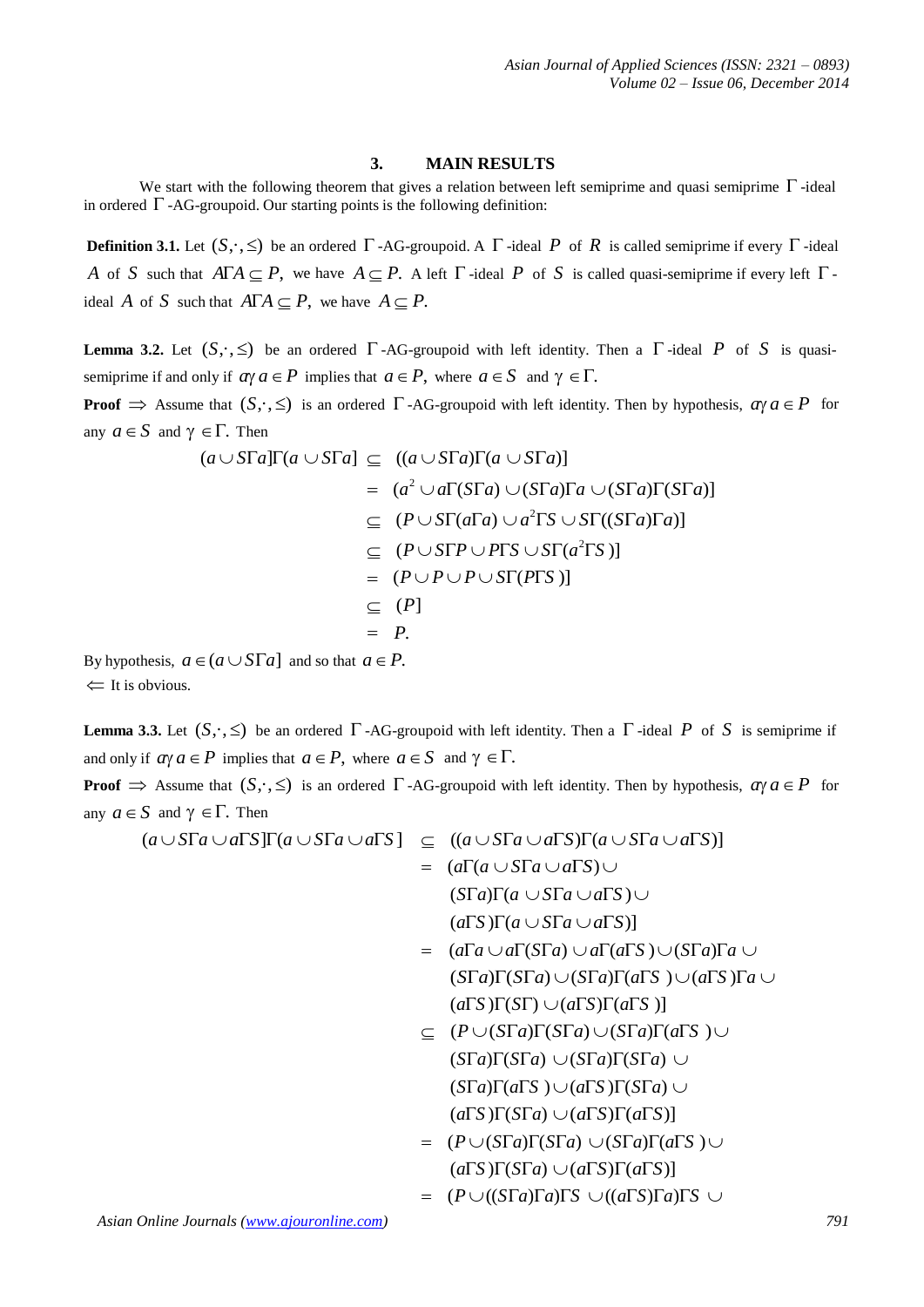$S\Gamma((a\Gamma S)\Gamma a) \cup ((a\Gamma S)\Gamma S)\Gamma a]$ 

$$
= (P \cup ((a\Gamma a)\Gamma S)\Gamma S \cup S\Gamma(a\Gamma(S\Gamma a)) \cup
$$
  
\n
$$
S\Gamma(a\Gamma(S\Gamma a)) \cup ((S\Gamma S)\Gamma a)\Gamma a]
$$
  
\n
$$
= (P \cup (P\Gamma S)\Gamma S \cup S\Gamma(S\Gamma(a\Gamma a)) \cup
$$
  
\n
$$
S\Gamma(S\Gamma(a\Gamma a)) \cup (a\Gamma a)\Gamma S]
$$
  
\n
$$
\subseteq (P \cup P \cup S\Gamma(S\Gamma P) \cup S\Gamma(S\Gamma P) \cup P\Gamma S]
$$
  
\n
$$
\subseteq (P \cup P \cup P \cup P \cup P]
$$
  
\n
$$
\subseteq (P]
$$
  
\n
$$
= P.
$$

By hypothesis,  $a \in (a \cup S\Gamma a \cup a\Gamma S]$  and so that  $a \in P$ .  $\Leftarrow$  It is obvious.

**Theorem 3.4.** Let  $(S, \cdot, \leq)$  be an ordered  $\Gamma$  -AG-groupoid with left identity. Then a  $\Gamma$  -ideal P of S is semiprime if and only if *P* is quasi-semiprime.

**Proof** This follows from Lemma 3.2 and Lemma 3.3.

**Theorem 3.5.** Let  $(S, \cdot, \leq)$  be an ordered  $\Gamma$ -AG-groupoid with left identity and let *P* be a  $\Gamma$ -ideal of *S*. Then a  $\Gamma$ ideal *P* of *S* is semiprime if and only if  $(a\Gamma(S\Gamma a)) \subseteq P$  implies that  $a \in P$ , where  $a \in S$ .

**Proof**  $\Rightarrow$  Assume that  $(S, \cdot, \leq)$  is an ordered  $\Gamma$ -AG-groupoid with left identity. Then

$$
\alpha \gamma a \in (STa)\Gamma(STa) = ((STa)\Gamma a)\Gamma S
$$
  
= 
$$
ST(a\Gamma(STa))
$$
  
= 
$$
ST(a\Gamma(STa))
$$
  
= 
$$
ST(a\Gamma(STa))
$$
  

$$
\subseteq STP
$$
  

$$
\subseteq P.
$$

By Lemma 3.3, we have  $a \in P$ .  $\Leftarrow$  It is obvious.

## **ACKNOWLEDGEMENT**

The authors are very grateful to the anonymous referee for stimulating comments and improving presentation of the paper.

### **REFERENCES**

- [1] Faisal N., Yaqoob A., Borumand Saeid, "Some results in bipolar-valued fuzzy ordered AG-groupoids", Discussiones Mathematicae General Algebra and Applications, vol. 32, pp. 55-57, 2012.
- [2] Faisal N., Yaqoob K., Hila, "On fuzzy  $(2; 2)$ -regular ordered  $\Gamma$ -AG\*\*-groupoids", U.P.B. Sci. Bull. Series A, vol. 74. no.2, pp. 87-104, 2012.
- [3] Kazim M.A., Naseeruddin M., "On almost semigroups", The Alig. Bull. Math., vol. 2, pp. 1-7, 1972.
- [4] Khan M., Anis S., Shum K.P., "Characterizations of regular ordered Abel-Grassmann groupoids", International Journal of Algebra, vol. 5., no. 11, pp. 499-521, 2011.
- [5] Khan M., Faisal, "On fuzzy ordered Abel-Grassmann's groupoids", J. Math. Res. (3: 27 40, doi: 10.5539/jmr.v3n2p27), 2011.